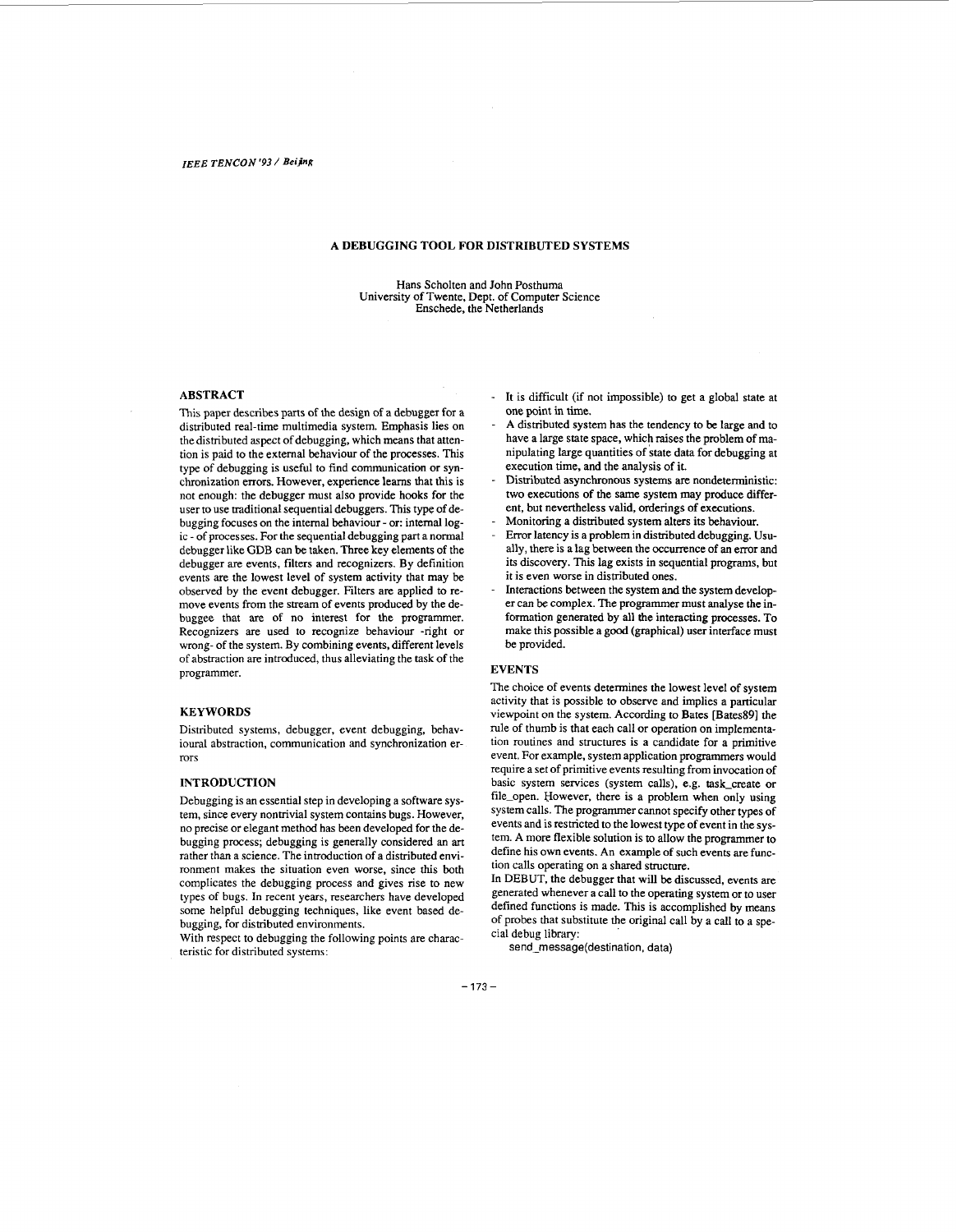#### -> probe(send-message, destination, data);

An event instance records information when some event occurs. An event instance must first of all contain a field indicating what type of event it is. It must also contain information about the location and the identification of the process that generated it. This means the identification of the node, and also the task and thread identification (and maybe the location in the source code, if it does not cause too much overhead).

Another important aspect is the time at which the events *oc*cur, which is necessary to order the events. A timestamp will be used to order events. Finally, the event instance must also contain event specific information. An event will often be a function call. These calls have in, out or in/out parameters and each call results in an result value. These parameters *are* different for each function call and therefore cause event instances of variable length. The parameters will be stored together in one event. But the difference between in and out parameters indicate that a call consists of two parts: the request and reply. **In** some cases it can be useful to record these two parts as separate events. **This** is for example the case when a call blocks for a long time. The first event is already available, but the **user** does not see it, because the debugger waits for the result. In case of a dead**lock,** the user never sees the call that caused it. However, this will increase. the number of events with **100** percent, increasing the needed processing time and thus the probe **ef**fect. That **is** why only one event **per** call will be generated.

This means that with one event two timestamps will be associated: one at the beginning of the processing and one at the end. This can be used to *see* how long the call lasted **(or**  to **sec** how long a process was blocked by the scheduler **as**  a result of *the* call). Another **reason for** generating only one event per function call is that a call has only effect after it has been executed. The formats of the event instance is described below.

 $event = <$ 

event\_type, begin\_time, end\_time. node-id, task\_id, thread\_id, code\_location, <all in and inlout parameters **of** the call>, <all out and inlout parameters **of the** call>. system\_call\_result

Events are generated by probes that execute in user space and **are** added to the user program. This **requires** re-compilation [Vliet92].

**A** probe works **as** follows. When a function call (or system call) is **made,** not the real function is called, but a substitute. In this substitute function, important information about the function call is saved, like the type of call, the time and the parameters. After this is done, the actual function is called. When it returns to the substitute function, the time and the return values *are* saved. Now the event occurrence is complete. It will be sent to the local debugger, which resides **on**  every node, where it will be processed.

## **FILTERS AND RECOGNIZERS**

Filtering is applied in almost every event-driven debugger. The debugger produces a stream of events generated by the debuggee (the program that is being debugged). The purpose of filtering is to remove events from the stream that are of no interest to the programmer. It is of course possible to use **no** filters at all so that all generated events will be availabIe. But filtering has three major advantages:

- It becomes easier to analyse the event information (reducing the state space).
- Less storage is required. The user is usually interested in a small part of all possible events.
- Less information has to be kept **or** transmitted. This is advantageous since this reduces the intrusion on the debuggee.

The debugger supports user-defined filter definitions, which are based on the event format. Only events that satisfy some filter definition during execution *are* passed. Filter definitions consist of three parts:

- Selection part. This part contains the type of event the user is interested in.
- Condition part. **In** this part the user can define restrictions for all the fields **of** an events instance. A field can be tested against **a** constant value using one of the compare operators  $>$ ,  $<$ ,  $=$ ,  $!=$ ,  $>=$  and  $\leq$ . Fields may also be compared with each other.
- Exclusion part. In this parts some of the fields can be excluded from the event instance. This is to reduce the in-
- fluence **on** the debuggee and the storage requirements. It can for example be useful when only the fact that a message is sent is of importance and not the actual data.

The filtering technique is **used** to make the events generated by the debugger more manageable. But even when filtering **is** used, the data can be too voluminous for the programmer. That **is** why another technique will be used to help the programmer: recognizers. A recognizer recognizes the behaviour of distributed programs and copes with the complexity and concurrency of distributed systems. It is used to analyse the interaction between processes and thus to alleviate the task of the programmer. This interaction can be seen as the behaviour of *the* system.

Behaviour of systems can be described in numerous ways. **In** papers written on the subject of distributed debugging, a number of methods are proposed for describing behaviour of systems. Examples of these methods are: behaviour specifications [BFMSV83], interval logic [HHK85] and behavioural abstraction [BW82] [BW83] [Bates87] [Bates89]. The recognizer in this framework will have similarities with behavioural abstraction. Behavioural abstraction allows the behaviour of two or more processes to be combined. (However, in most cases it will suffice to specify the behaviour **on** a per process basis.)

Recognizers may be used in two ways. The fist one is **just**  to observe the behaviour of the system, which is performed by building high-level events from lower-level events: behaviour gets summarized.

 $-174-$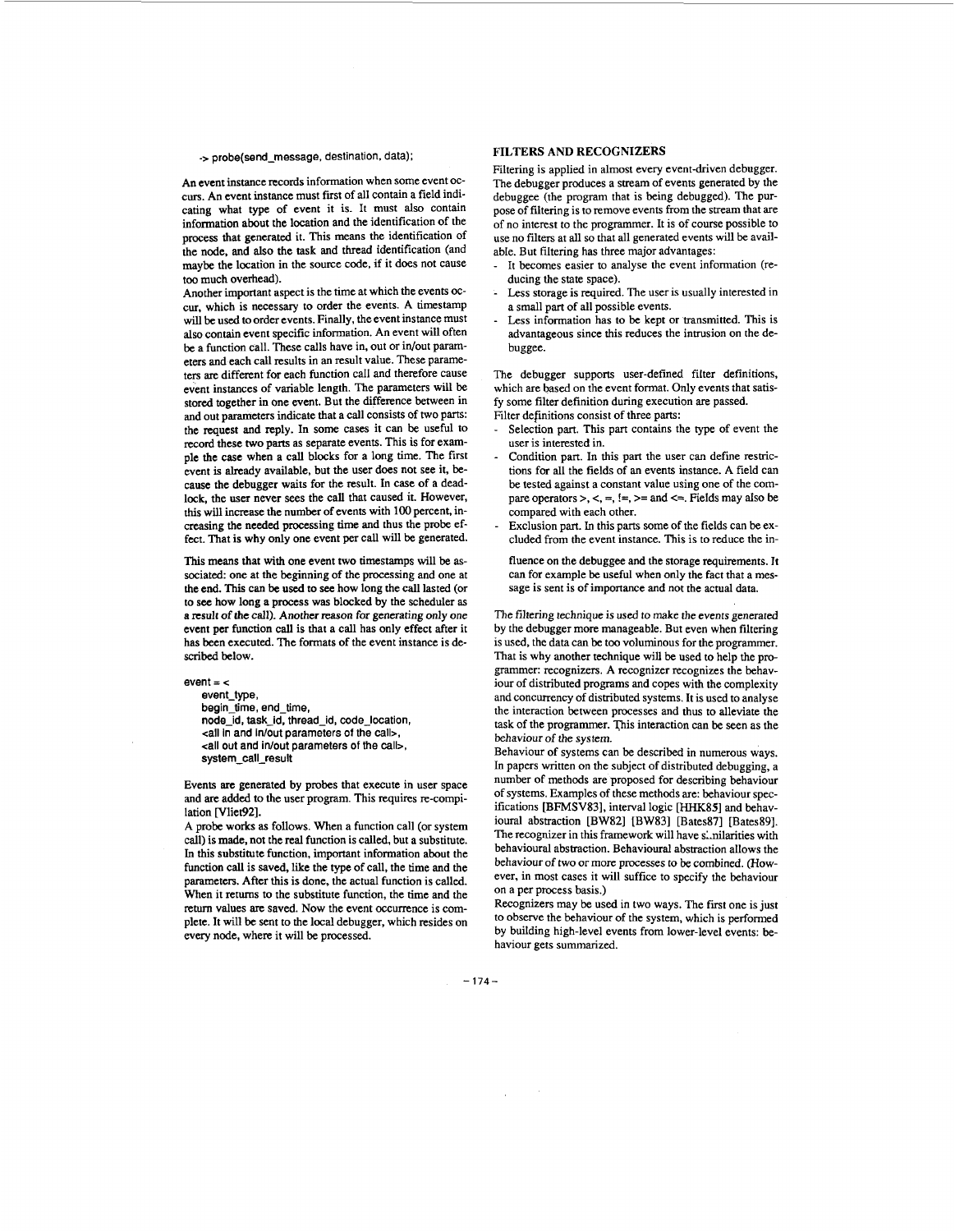The second task of recognizers is to specify important points in the execution of the system. If, for example, the programmer wants to know the value of variable **x** after the event sequence a;b;c he can use a recognizer. The recognizer could return control to the programmer, so he can retrieve the value himself. But to ease the task of the programmer, actions can be specified in advance: each recognizer can have one or more actions connected to it.

SEQUENCEa;(bJc) DO action1 ; action2 ; action3

With the recognizer as in the example above, it is only possible to specify correct behaviour of the system. *Take* for instance a recognizer that has to recognize the sequence a;b;c, and suppose that event d is not allowed during this sequence. If the recognizer has seen event **a,** it will wait until it sees event b. If now event d takes place the recognizer will stay in the same state. The user cannot specify this extra condition (unless by specifying all possible bad behaviours). An extra part is added to the recognizer definition, which is called the verify part, where events are specified that must **or** must not occur between the recognition of the first and last event of a sequence. The verify part has its own actions related to it:

SEQUENCE a \$begin\_verify 1 ; b ; \$end\_verify 1 c DO action1 ; action2 ; action3 VERIFY 1 **d**  DO action4 ; action5 ; action6

The verify conditions described above only concern the presence or absence of event occurrences. This however, is not the only information that can be used to verify that the system behaves correctly. Information provided by **sequen**tial debuggers can be **used** like the values of variables or expressions. This possibility is given by the MuTEAM debugger in [BFMSV83].

### **OVERVIEW OF THE FRAMEWORK**

**In** figure **1** a global overview is given **of** the framework for the debugger. The different parts of the debugger will only be described briefly, due to limitations in the available space here. Of these parts only the LDBs and the probes reside on the same nodes as the debuggee. To reduce the probe effect the other parts **are** placed **on** free **nodes.** 

The Graphical User Interface (GUI) is an interface between the user and the aotual debugger. Its task is to offer the user easy control over the debugger and provide some useful functions. This interface is described in [Berendsen92].

The GUI interacts with the controller. This controller takes care of the interaction between the GUI and the other parts of the debugger: the global debugger (GLDB) and the database. But other tools could be plugged in to the controller like the preprocessor for adding probes to the application, a normal command tool or a window to display/edit source code.

The main task of the database is to store the events generat-

ed by the application program. These events can be used for a replay so that the user can inspect the system behaviour at his own speed. The events in the database can also be **used**  to answer queries about the system performance.

The GLDB is the main part of the distributed debugger. It receives commands from the controller. It must process these commands and send commands to the local debuggers (LDBs). The GLDB collects the resulting replies and send them back to the controller. The GLDB thus is a distributor that communicates with the LDBs.

The LDBs **are** installed **on** every node where processes run that have to be debugged. This means that only the **LDBs**  (and the probes) run **on** the same nodes as the debuggee. The LDBs perform the commands of the GLDB and send back the results.

The probes are part of the **user** process. They provide the events on which the debugger is based.

Sequential debuggers are added to this framework for two reasons. First, the event-based approach is not enough to locate a bug. It is a technique to narrow down the area of the bug. After unexpected events **are** found, the programmer must interact with the sequential debugger to exactly locate the error. By integrating the sequential debugger in the design, the user can simply request to connect a such a debugger to one or more tasks. The second reason is that it is allowed to specify sequential debugger commands as **ac**tions of the recognizers. **For** this, the sequential debugger



**FIGURE** 1: Overview of the framework

sequential debug actions, are:

Add new filter definition.

- Remove existing filter definition.
- Add new recognizer definition.